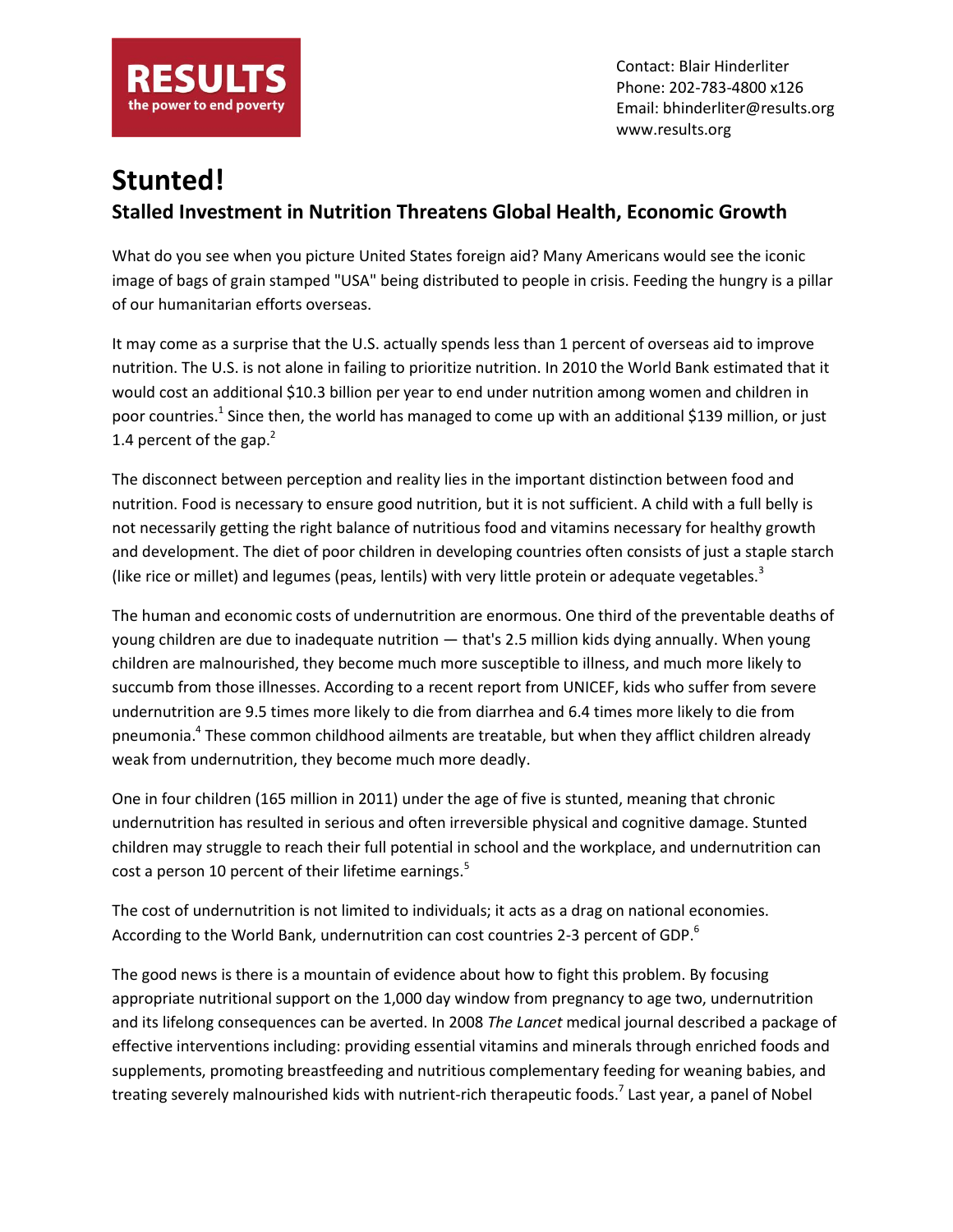Laureate economists and other experts ranked child nutrition first on their list of cost-effective investments to improve global welfare.<sup>8</sup>

Several countries have demonstrated that real progress is possible, even in very difficult circumstances. Nepal is one of the poorest countries in Asia and emerged from a decade of conflict with a national peace accord in 2006. Since then, it has expanded nutrition and health services for women and children, and reduced stunting among children by 16 percent since 2006.<sup>9</sup> In 2001, Tanzania began a national campaign to reach children with supplemental vitamin A, and has consistently reached over 90 percent of children in need. This and related health and nutrition efforts were instrumental in Tanzania cutting child mortality in half since 2001. $^{10}$  In Niger, one of the poorest countries on earth, a project to provide iron supplements and de-worming medication, and educate mothers about breastfeeding, reduced anemia from 40 percent to 7 percent among pregnant women. $^{11}$ 

There is a broad-based consensus on what to do to fight undernutrition, and global leaders are mobilizing to take action. On June 8, in advance of the G8 Summit, the United Kingdom is convening a *Nutrition for Growth* summit to accelerate global progress on nutrition. Donor and developing countries, private foundations, non-governmental organizations, and private industry will gather to make specific commitments to investing in undernutrition.

Leading U.S. humanitarian and advocacy organizations have called on President Obama and his administration to join this global effort by pledging \$1.35 billion to nutrition efforts over the next three years. This represents just a fraction of U.S. investments in overseas aid, but would make a tremendous difference in the lives of mothers and children suffering from undernutrition. Advocates are also calling for a comprehensive U.S. nutrition strategy and clear, transparent reporting on nutrition spending and its impact, something lacking right now.

The U.S. is one of the most generous countries in providing food to hungry people. But it is clear that food is not enough. With a commitment to invest in nutrition, the U.S. can improve the lives and livelihoods of millions around the world.

 $\overline{\phantom{a}}$ 

<sup>&</sup>lt;sup>1</sup> Horton, S., Shekar, M., McDonald, C., Mahal, A., Brooks, J.K. 2010. Scaling Up Nutrition: What Will it Cost? [online pdf]. Washigton DC: World Bank. Available at:

http://siteresources.worldbank.org/HEALTHNUTRITIONANDPOPULATION/Resources/PeerReviewed-Publications/ScalingUpNutrition.pdf. Accessed May 2013.

<sup>&</sup>lt;sup>2</sup> Development Initiatives, 2013.

<sup>&</sup>lt;sup>3</sup> Save the Children UK, 2012. *A Live Free From Hunger: Tackling child malnutrition* [online]. Available at: http://www.savethechildren.org.uk/sites/default/files/docs/A-Life-Free-From-Hunger-UK-low-res.pdf. Accessed May 2013.

<sup>4</sup> UNICEF, 2013. *Achieving Child Nutrition: The Achievable Imperative for Global Progress* [online]. Available at: http://www.unicef.org/publications/files/Nutrition\_Report\_final\_lo\_res\_8\_April.pdf.

<sup>&</sup>lt;sup>5</sup> Horton, et al.

<sup>&</sup>lt;sup>6</sup> Horton, et al.

<sup>&</sup>lt;sup>7</sup> Bhutta, Z., Ahmed, T., Black, R., Cousens, S., Dewey, K., Giugliani, E., Haider, B., Kirkwood, B., Morris, S., Sachdev H., Shekar, M. 2008. What Works? Interventions for Maternal and Child Under-Nutrition and Survival [online pdf]. The Lancet (371), pp.417–440. Available at: The Lancet http://www.thelancet.com/series/maternal-and-childundernutrition. Accessed May 2013.